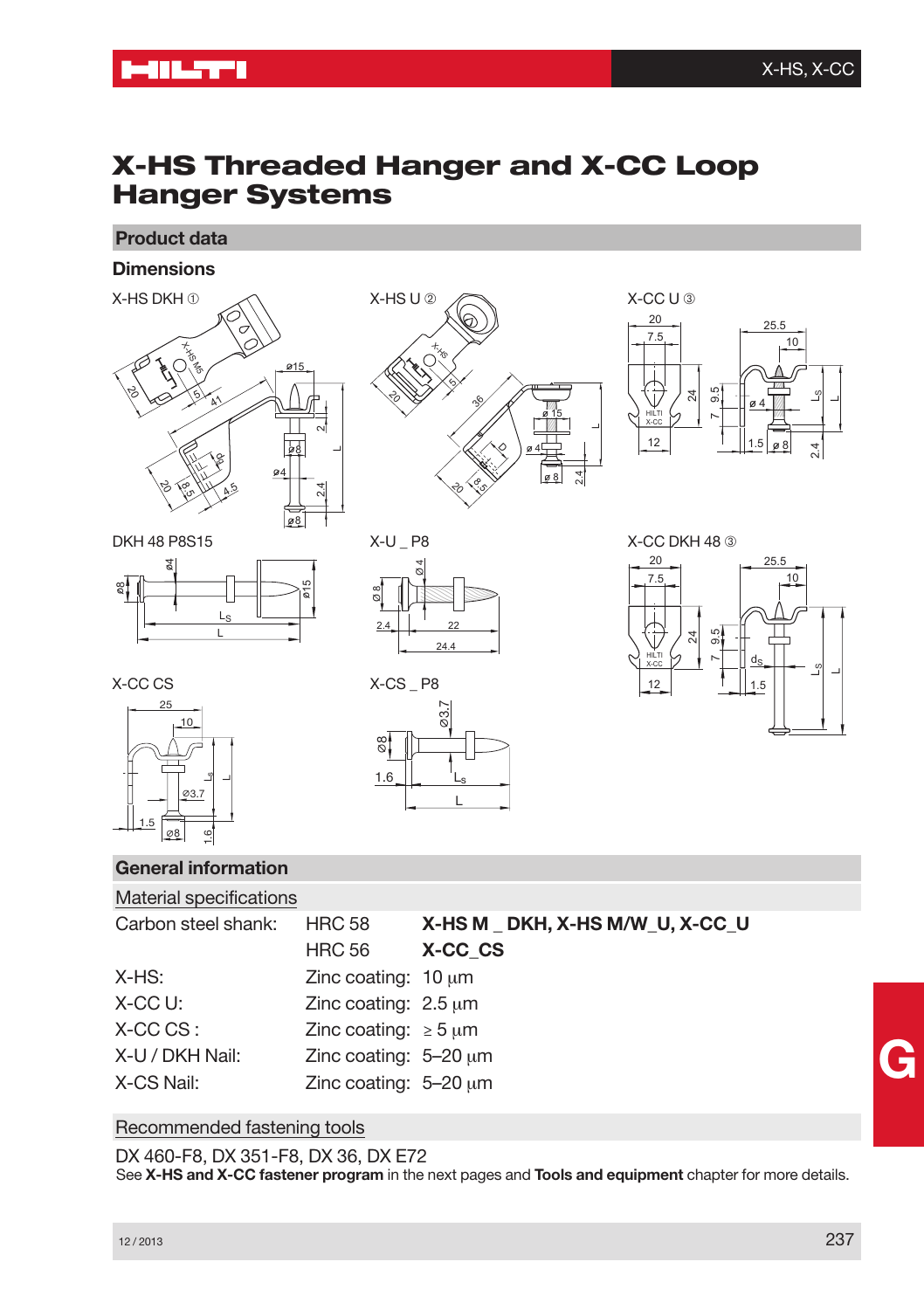## Approvals

SOCOTEC (France): X-HS/X-CC with X-DKH Lloyds Register: X-HS ICC, UL, FM: X-HS W6/10

Note: technical data presented in these approvals and design guidelines reflect specific local conditions and may differ from those published in this handbook.

### **Applications**

#### Examples







**Threaded rod attachments to concrete and steel Wire attachments to concrete and steel**

#### **Load data**

#### **Recommended loads**

### **Concrete (DX-Kwik with pre-drilling) or steel**



| Fastener<br>designation | $N_{rec} = V_{rec}$<br>[kN] | <b>Base</b><br>material |
|-------------------------|-----------------------------|-------------------------|
| X-HS DKH48              | 0.9                         | Concrete                |
| <b>X-HS U19</b>         | 0.9                         | <b>Steel</b>            |
| <b>X-CC DKH 48</b>      | 0.9                         | Concrete                |
| <b>X-CC U16</b>         | 0.9                         | <b>Steel</b>            |

## **Conditions:**

- Predominantly static loading.
- Concrete C20/25–C50/60
- Strength of fastened material is not limiting.
- Observance of all application limitations and recommendations (especially predrilling requirements).

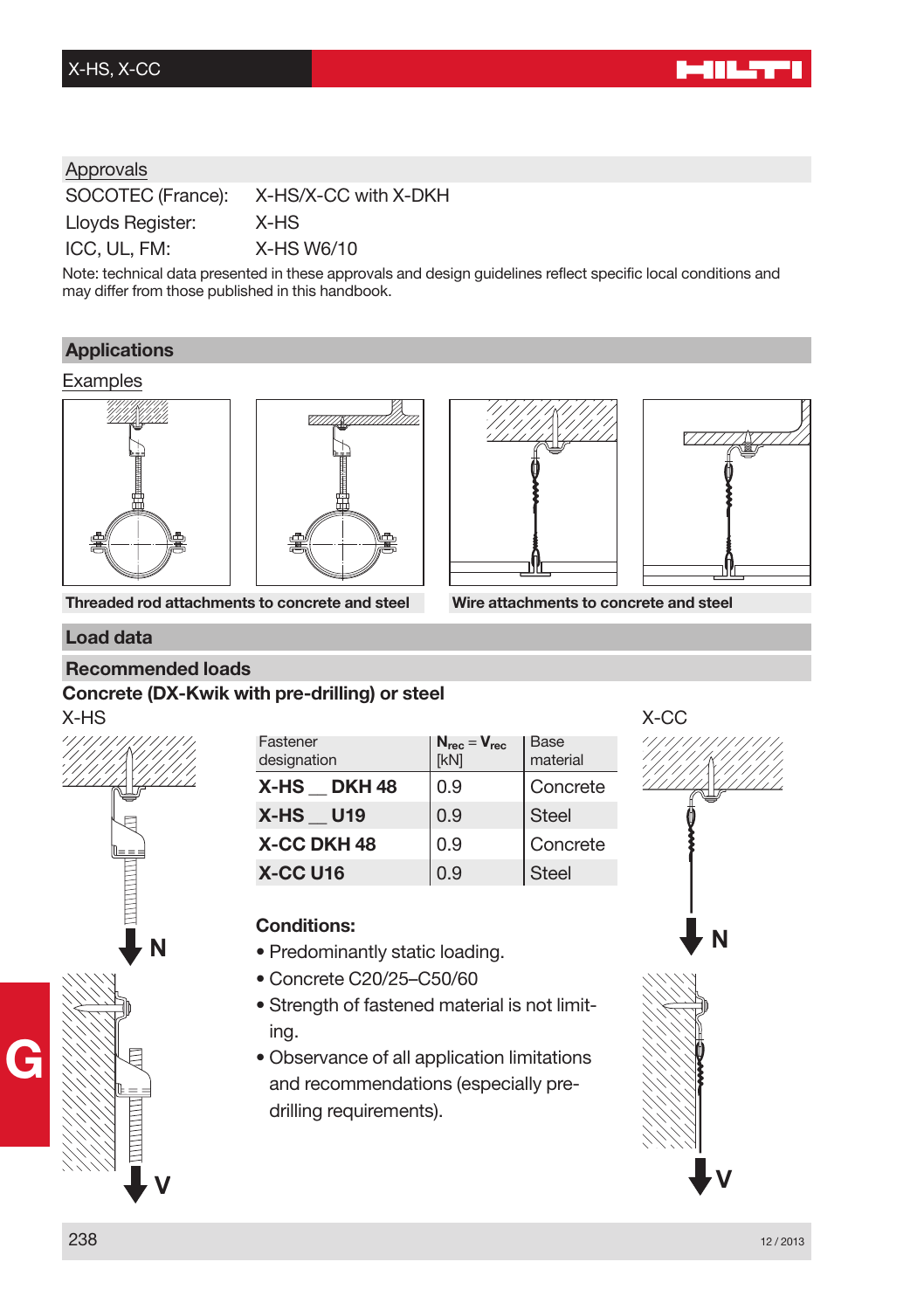# <u>Millian I</u>

## **Concrete (DX Standard without pre-drilling)**



| Fastener designation |         | $N_{rec}$ [kN] $V_{rec}$ [kN] | $h_{ET}$ [mm] |
|----------------------|---------|-------------------------------|---------------|
| <b>X-HS U32</b>      | 0.4     | 0.4                           | 27            |
| <b>X-HS U27</b>      | 0.3     | 0.3                           | 22            |
| <b>X-HS U22</b>      | 0.2     | 0.2                           | 18            |
| <b>X-CC_U27</b>      | $0.2*$  | 0.3                           | 22            |
| <b>X-CC U22</b>      | $0.15*$ | 0.2                           | 18            |
| X-CC CS27            | 0.2     | 0.3                           | 22            |
| X-CC CS22            | 0.15    | 0.2                           | 18            |

\*) eccentric loading considered

## **Conditions:**

- Minimum 5 fastenings per fastened unit (normal weight concrete).
- All visible failures must be replaced.
- With lightweight concrete base material and appropriate washers, greater loading may be possible, please contact Hilti.
- Predominantly static loading.
- Observance of all application limitations and recommendations.





## **Application requirements**

**V**

| <b>Thickness of base material</b> |                           |                    |
|-----------------------------------|---------------------------|--------------------|
| Concrete                          |                           | <b>Steel</b>       |
| DX-Kwik                           |                           | $t_{II} \geq 4$ mm |
| (with pre-drilling)               | $h_{\text{min}} = 100$ mm |                    |
| <b>DX Standard</b>                |                           |                    |
| (w/o pre-drilling)                | $h_{\text{min}} = 80$ mm  |                    |
|                                   |                           | Ξ                  |

### **Spacing and edge distances**

Minimum spacing and edge distances: See corresponding nail data sheet of X-U and X-DKH.

## **Corrosion information**

These zinc-coated fasteners are not suitable for long-term service outdoors or in otherwise corrosive environments.

For further detailed information on corrosion see relevant chapter in **Direct Fastening Principles and Technique** section.

<sup>12</sup> / <sup>2013</sup> 239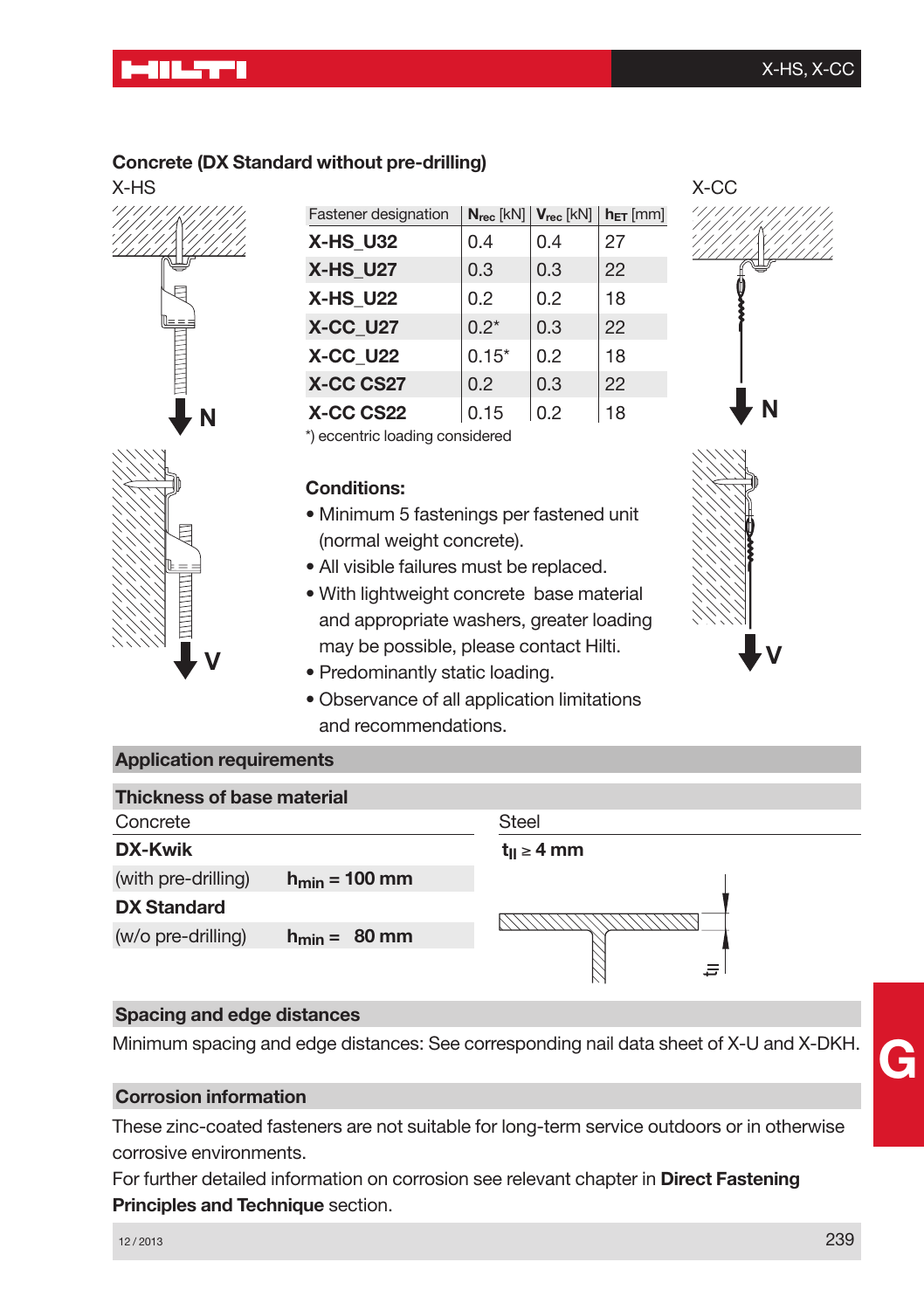## **Application limits**

### Fastening to steel – **X-HS U19 with DX351**



## **Fastener selection**

## **Program, technical information**

|                        | <b>Fastener</b>                               |                  |                 | <b>Tools</b> |                  |
|------------------------|-----------------------------------------------|------------------|-----------------|--------------|------------------|
|                        |                                               | Shank<br>Ø       | Shank<br>length |              |                  |
|                        |                                               | $d_{\mathbf{S}}$ | L <sub>s</sub>  |              |                  |
| Base material          | Designation                                   | [mm]             | [mm]            | [mm]         |                  |
|                        | 10 Concrete pre-drilled   X-HS _ DKH 48 P8S15 | 4.0              | 48              | 50.0         | <b>DX 460-F8</b> |
| 2 Concrete             | X-HS U 32 P8S15                               | 4.0              | 32              | 34.4         | DX 460-F8.       |
|                        | X-HS U 27 P8S15                               | 4.0              | 27              | 29.4         | DX 351-F8.       |
|                        | <b>X-HS U 22 P8S15</b>                        | 4.0              | 22              | 24.4         | <b>DX 36</b>     |
| <b>Steel</b>           | X-HS U 19 P8S15                               | 4.0              | 19              | 21.4         |                  |
| 3 Concrete pre-drilled | X-CC DKH 48 P8S15                             | 4.0              | 48              | 50.0         | <b>DX 460-F8</b> |
| 3 Concrete             | <b>X-CC U 27 P8</b>                           | 4.0              | 27              | 29.4         | DX 460-F8,       |
|                        | <b>X-CC U 22 P8</b>                           | 4.0              | 22              | 24.4         | DX 351-F8,       |
| <b>Steel</b>           | <b>X-CC U 16 P8</b>                           | 4.0              | 16              | 18.4         | <b>DX 36</b>     |

Type of threading:  $M =$  metric; W6, W10 = Whitworth 1/4"; 3/8"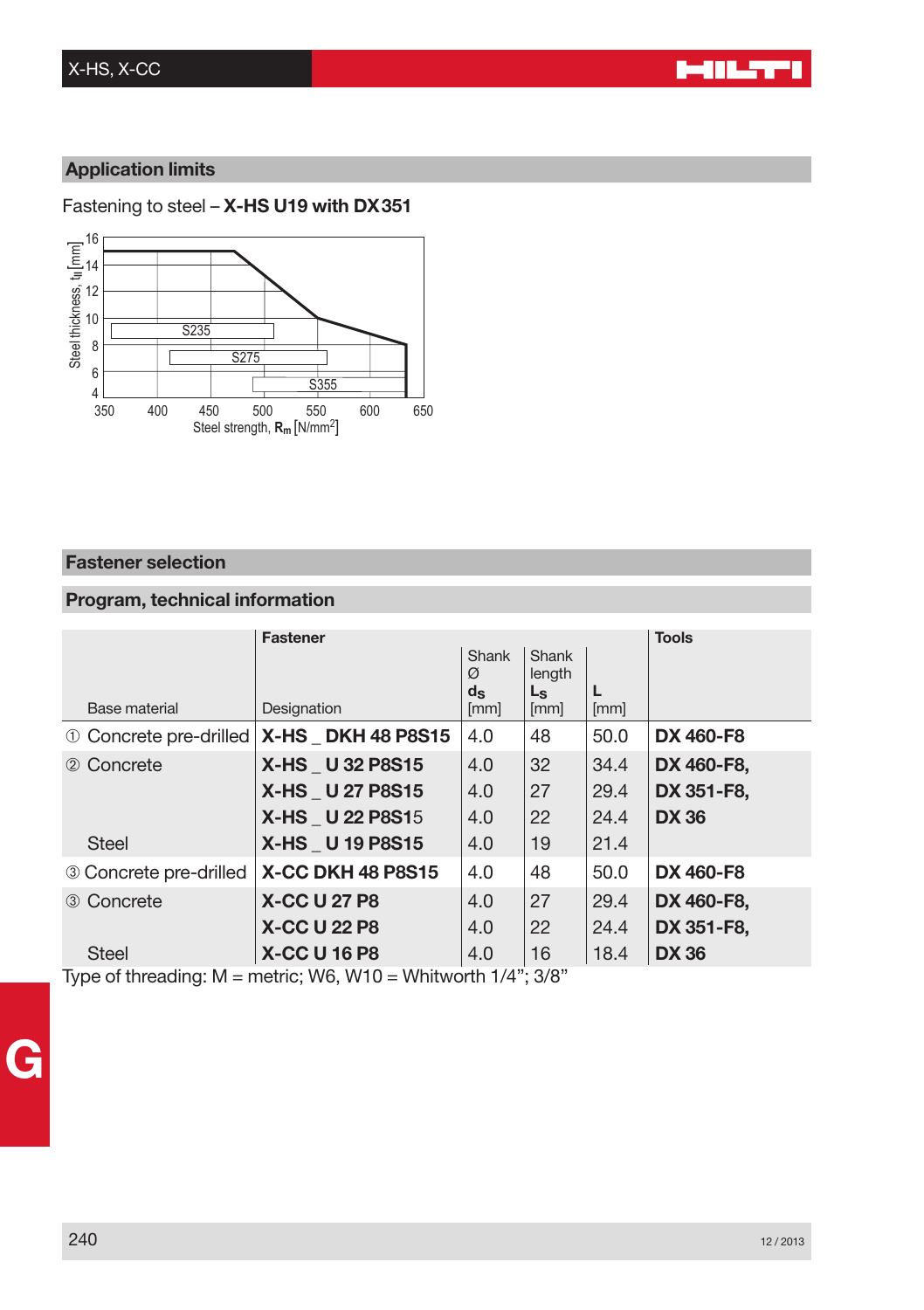# **X-HS order information**

| Item no. | Designation         | Item no. | Designation         |
|----------|---------------------|----------|---------------------|
| 361788   | X-HS M6 U32 P8 S15  | 386214   | X-HS M8 U19 P8 S15  |
| 386223   | X-HS M6 U27 P8 S15  | 386215   | X-HS M10 U19 P8 S15 |
| 361789   | X-HS M8 U32 P8 S15  | 386217   | X-HS W10 U19 P8 S15 |
| 386224   | X-HS M8 U27 P8 S15  | 386218   | X-HS M6 U22 P8 S15  |
| 361790   | X-HS M10 U32 P8 S15 | 386219   | X-HS M8 U22 P8 S15  |
| 386225   | X-HS M10 U27 P8 S15 | 386222   | X-HS W10 U22 P8 S15 |
| 386226   | X-HS W6 U27 P8 S15  | 386216   | X-HS W6 U19 P8 S15  |
| 386227   | X-HS W10 U27 P8 S15 | 386220   | X-HS M10 U22 P8 S15 |
| 386213   | X-HS M6 U19 P8 S15  | 386221   | X-HS W6 U22 P8 S15  |

Type of threading: M = metric; W6, W10 = Whitworth 1/4"; 3/8"

# **X-CC order information**

| Item no. | Designation     |
|----------|-----------------|
| 386229   | X-CC U22 P8     |
| 386230   | X-CC U27 P8     |
| 299937   | X-CC DKH P8 S15 |
| 386228   | X-CC U16 P8     |
| 2006454  | X-CC CS22 P8    |
| 2005065  | X-CC CS27 P8    |

## **Cartridge selection**

| Cartridge recommendation: |                                                  |                                                     |
|---------------------------|--------------------------------------------------|-----------------------------------------------------|
| Steel:                    | 6.8/11M red cartridge<br>6.8/11M green cartridge | $t_{\parallel} \geq 6$ mm<br>$t_{\parallel}$ < 6 mm |
| Concrete:                 | 6.8/11M yellow cartridge                         | on green/fresh and standard concrete                |
|                           | 6.8/11M red cartridge                            | on precast, old and hard concrete                   |
|                           |                                                  |                                                     |

Tool energy adjustment by setting tests on site.